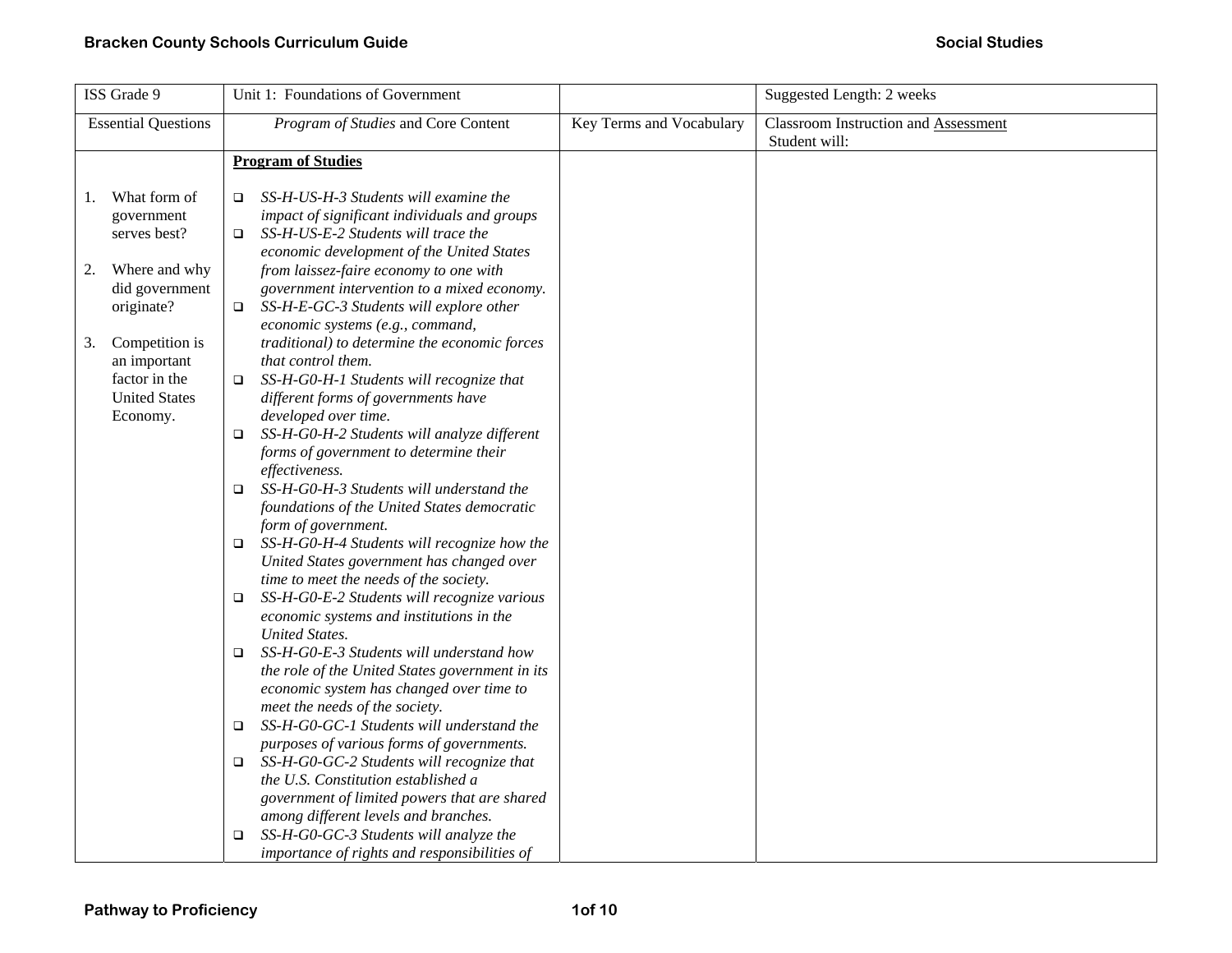| ISS Grade 9                | Unit 1: Foundations of Government                                                                                                                                                                                                                                                                                                                                                                                                                                                                                                                                                                                                                                 |                                                                                                                                                                                                                                                                                                    | Suggested Length: 2 weeks                                                                                                                                                                                                                                                                                                                                                                                                                                                                                                                                                                                                                     |
|----------------------------|-------------------------------------------------------------------------------------------------------------------------------------------------------------------------------------------------------------------------------------------------------------------------------------------------------------------------------------------------------------------------------------------------------------------------------------------------------------------------------------------------------------------------------------------------------------------------------------------------------------------------------------------------------------------|----------------------------------------------------------------------------------------------------------------------------------------------------------------------------------------------------------------------------------------------------------------------------------------------------|-----------------------------------------------------------------------------------------------------------------------------------------------------------------------------------------------------------------------------------------------------------------------------------------------------------------------------------------------------------------------------------------------------------------------------------------------------------------------------------------------------------------------------------------------------------------------------------------------------------------------------------------------|
| <b>Essential Questions</b> | Program of Studies and Core Content                                                                                                                                                                                                                                                                                                                                                                                                                                                                                                                                                                                                                               | Key Terms and Vocabulary                                                                                                                                                                                                                                                                           | <b>Classroom Instruction and Assessment</b><br>Student will:                                                                                                                                                                                                                                                                                                                                                                                                                                                                                                                                                                                  |
|                            | citizens in a democratic society.<br>SS-H-G0-GC-4 Students will analyze various<br>□<br>events to determine how the U.S. Constitution<br>has allowed our government to change over<br>time to meet the changing needs of our<br>society.<br>SS-H-G0-GC-5 Students will understand the<br>$\Box$<br>democratic principles of liberty, justice,<br>individual human dignity, the rules of law,<br>and how they relate to our society.<br>ELA-EIV-W-6 Students will apply writing<br>process and criteria for effective writing to<br>compile a collection of writings developed<br>over time, as well as in on-demand writing<br>situations.<br><b>Core Content</b> |                                                                                                                                                                                                                                                                                                    |                                                                                                                                                                                                                                                                                                                                                                                                                                                                                                                                                                                                                                               |
|                            | SS-HS-1.1.1 Students will compare and<br>❏<br>contrast (purposes, sources of power)<br>various forms of government in the world<br>(e.g., monarchy, democracy, republic,<br>dictatorship) and evaluate how effective<br>they have been in establishing order,<br>providing security and accomplishing<br>common goals. DOK 3                                                                                                                                                                                                                                                                                                                                      | Government<br>$\Box$<br>Thomas Hobbes<br>$\Box$<br>John Locke<br>$\Box$<br>Unitary system<br>$\Box$<br>Federal system<br>$\Box$<br>Constitution<br>$\Box$<br>Government<br>$\Box$<br>Autocracy<br>$\Box$<br>Monarchy<br>$\Box$<br>Oligarchy<br>$\Box$<br>Democracy<br>$\Box$<br>Republic<br>$\Box$ | In a graphic organizer, identify four major purposes of<br>$\Box$<br>government and give an example of each<br>In a Venn diagram, show the similarities and differences<br>$\Box$<br>between a constitutional government and a government<br>that merely has a constitution.<br>Create a chart depicting each "type" of government on a<br>$\Box$<br>poster.<br>List the major disadvantages and advantages of living<br>$\Box$<br>under a totalitarian dictatorship in chart form.<br>Describe the main characteristics of a democracy in<br>$\Box$<br>small group, record discussion; decide in large group the<br>correct characteristics. |
|                            | SS-HS-1.1.2 Students will explain and give<br>$\Box$<br>examples of how democratic governments<br>preserve and protect the rights and<br>liberties of their constituents through<br>different sources (e.g., U.N. Charter,<br>Declaration of the Rights of Man, U.N.<br>Declaration of Human Rights, U.S.                                                                                                                                                                                                                                                                                                                                                         | Divine right theory<br>$\Box$<br>Constitutional<br>$\Box$<br>Article<br>$\Box$<br>Supremacy clause<br>$\Box$<br>Amendment<br>$\Box$<br>Preamble<br>$\Box$<br>Ratify<br>$\Box$                                                                                                                      | Re-create the Preamble in laymen terms.<br>$\Box$<br>Through teacher lecture and text students in whole<br>$\Box$<br>group will clarify major principles of the Constitution.<br>Select an issue you believe the Constitution needs to<br>$\Box$<br>address and propose an amendment. Use existing<br>amendments as guides for form and language.<br>Interpret the first 10 amendments in 2 column note form<br>$\Box$                                                                                                                                                                                                                        |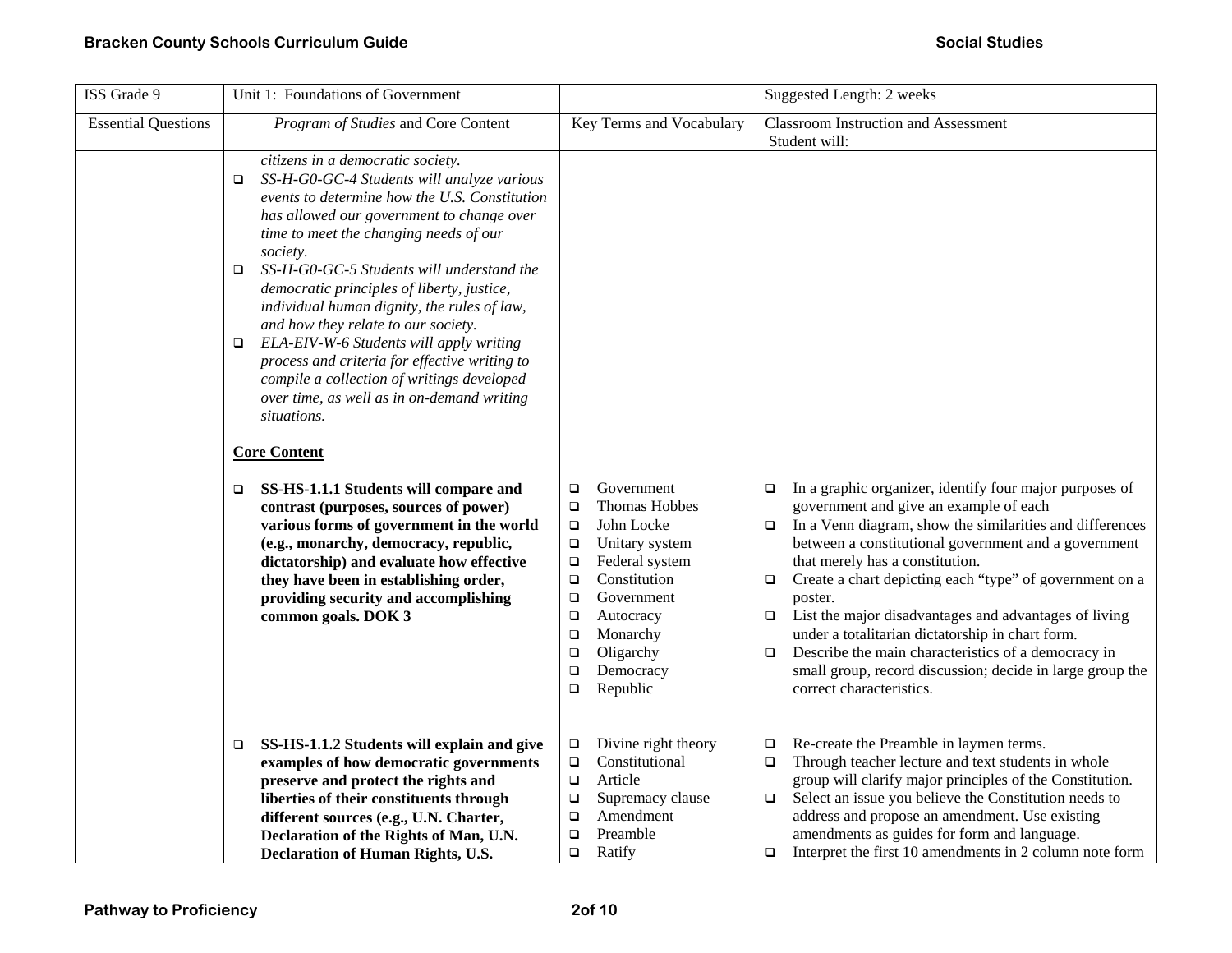| ISS Grade 9                                                                                                                                                                | Unit 1: Foundations of Government                                                                                                                                                                                                                                                                                                                                                                                                       |                                                                                                                                                                                                                                                                                                  | Suggested Length: 2 weeks                                                                                                                                                                                                                                                                                                                                                                                                                                                                                                                                                                                                                                                                                                                                                             |
|----------------------------------------------------------------------------------------------------------------------------------------------------------------------------|-----------------------------------------------------------------------------------------------------------------------------------------------------------------------------------------------------------------------------------------------------------------------------------------------------------------------------------------------------------------------------------------------------------------------------------------|--------------------------------------------------------------------------------------------------------------------------------------------------------------------------------------------------------------------------------------------------------------------------------------------------|---------------------------------------------------------------------------------------------------------------------------------------------------------------------------------------------------------------------------------------------------------------------------------------------------------------------------------------------------------------------------------------------------------------------------------------------------------------------------------------------------------------------------------------------------------------------------------------------------------------------------------------------------------------------------------------------------------------------------------------------------------------------------------------|
| <b>Essential Questions</b>                                                                                                                                                 | Program of Studies and Core Content                                                                                                                                                                                                                                                                                                                                                                                                     | Key Terms and Vocabulary                                                                                                                                                                                                                                                                         | <b>Classroom Instruction and Assessment</b><br>Student will:                                                                                                                                                                                                                                                                                                                                                                                                                                                                                                                                                                                                                                                                                                                          |
|                                                                                                                                                                            | <b>Constitution</b> ). DOK 2                                                                                                                                                                                                                                                                                                                                                                                                            | <b>Equal Rights</b><br>$\Box$<br>Amendment<br>Declaration of the<br>$\Box$<br>Rights of Man<br>Declaration of Human<br>$\Box$<br>Rights<br><b>Bill of Rights</b><br>$\Box$                                                                                                                       | In small group list remaining amendments and justify<br>$\Box$<br>the need for the amendment giving specific points in<br>history by using on-line resources                                                                                                                                                                                                                                                                                                                                                                                                                                                                                                                                                                                                                          |
| The Constitution<br>establishes the<br>structure and powers<br>of government but is<br>vague on how<br>government<br>functions.                                            | SS-HS-1.1.3 Students will evaluate how the<br>$\Box$<br>U.S. government's response to contemporary<br>issues and societal problems (e.g., education,<br>welfare system, health insurance, childcare,<br>crime) reflects the needs, wants, and demands<br>of its citizens (e.g., individuals, political<br>action committees, special interest groups,<br>political parties).                                                            | Political party<br>$\Box$<br>Sovereignty<br>$\Box$                                                                                                                                                                                                                                               | Would it be possible to have government without<br>❏<br>interest groups? Explain in writing.<br>Define why educational opportunity is necessary for a<br>$\Box$<br>nation to develop a democratic system in small group.                                                                                                                                                                                                                                                                                                                                                                                                                                                                                                                                                              |
| Each branch of our<br>federal government<br>has specific roles<br>that check and<br>balance power.<br>How has the<br>Constitution grown<br>and changed since<br>its birth? | SS-HS-1.2.1 Students will analyze how<br>$\Box$<br>powers of government are distributed and<br>shared among levels and branches and<br>evaluate how this distribution of powers<br>protects the "common good" (e.g.,<br>Congress legislates on behalf of the people;<br>the President represents the people as a<br>nation; the Supreme Court acts on behalf<br>of the people as a whole when it interprets<br>the Constitution). DOK 3 | Veto<br>$\Box$<br>Judicial review<br>$\Box$<br><b>Expressed powers</b><br>$\Box$<br><b>Enumerated powers</b><br>$\Box$<br>Federal bureaucracy<br>$\Box$<br>Impeach<br>$\Box$<br>Treaty<br>$\Box$<br>Executive agreement<br>$\Box$<br>Judicial restraint<br>$\Box$<br>Judicial activism<br>$\Box$ | Develop a brief statement favoring or opposing the<br>$\Box$<br>concept of giving more power to the states rather than<br>the national government.<br>After discussion, specify why the Constitution describes<br>$\Box$<br>the powers of Congress, but is vague concerning<br>executive powers orally in small group.<br>Compare/Contrast the chief function of each branch of<br>$\Box$<br>our federal government in a chart (small group on poster<br>board)<br>Identify five powers of the President, powers of<br>$\Box$<br>Supreme Court, and Congress in note form.<br>Describe the two systems of courts in the United States<br>$\Box$<br>and their functions to a peer.<br>Illustrate sequence of the amendment process including<br>$\Box$<br>key players and their roles. |
|                                                                                                                                                                            | SS-HS-1.2.2 Students will interpret the<br>$\Box$<br>principles of limited government (e.g., rule<br>of law, federalism, checks and balances,<br>majority rule, protection of minority<br>rights, separation of powers) and evaluate                                                                                                                                                                                                    | <b>Popular Sovereignty</b><br>$\Box$<br>Federalism<br>$\Box$<br>Separation of powers<br>$\Box$<br>Checks and balances<br>$\Box$<br>Common good<br>$\Box$                                                                                                                                         | Depict how the constitutional system of checks and<br>$\Box$<br>balances supports the theory of separation of powers in<br>a cartoon.<br>Analyze the relationship between the principles of<br>$\Box$<br>federalism and the separation of powers as defined in                                                                                                                                                                                                                                                                                                                                                                                                                                                                                                                        |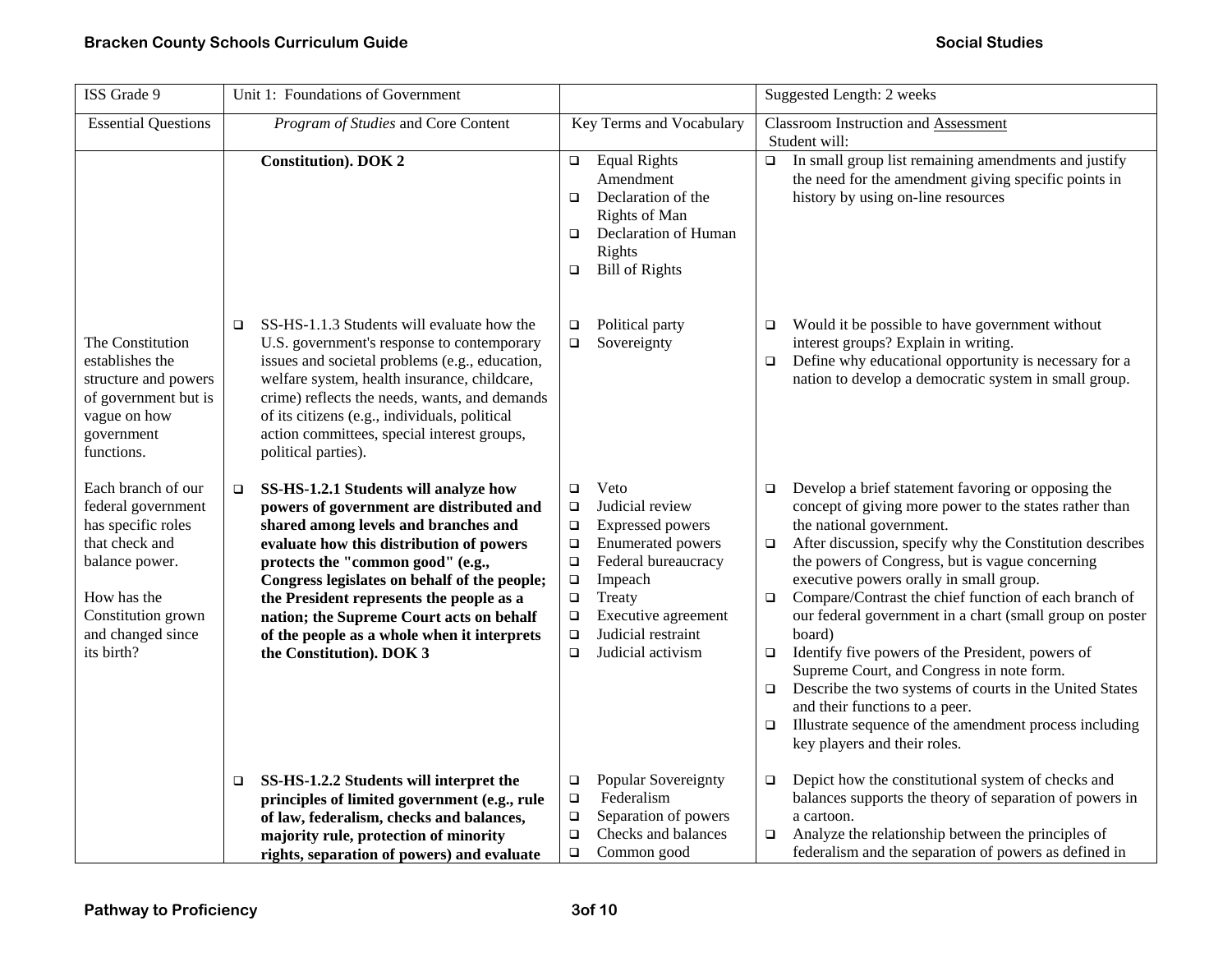| ISS Grade 9                |        | Unit 1: Foundations of Government                                                                    |        |                          |   | Suggested Length: 2 weeks                               |
|----------------------------|--------|------------------------------------------------------------------------------------------------------|--------|--------------------------|---|---------------------------------------------------------|
| <b>Essential Questions</b> |        | Program of Studies and Core Content                                                                  |        | Key Terms and Vocabulary |   | <b>Classroom Instruction and Assessment</b>             |
|                            |        |                                                                                                      |        |                          |   | Student will:                                           |
|                            |        | how these principles protect individual<br>rights and promote the "common good."<br>DOK <sub>3</sub> |        |                          |   | the constitution. ORQ                                   |
|                            |        |                                                                                                      | □      | Slander                  |   |                                                         |
|                            | □      | SS-HS-1.3.1 Students will explain and give                                                           | $\Box$ | Libel                    |   |                                                         |
|                            |        | examples how the rights of one individual                                                            |        |                          |   |                                                         |
|                            |        | (e.g., smoking in public places, free speech)                                                        |        |                          |   |                                                         |
|                            |        | may, at times, be in conflict (e.g., slander,                                                        |        |                          |   |                                                         |
|                            |        | libel) with the rights of another. DOK 2                                                             |        |                          |   |                                                         |
|                            |        |                                                                                                      | □      | Prior restraint          | □ | Choose a (n) individual freedom(s) you have and justify |
|                            | $\Box$ | SS-HS-1.3.2 Students will explain how the                                                            | $\Box$ | Probable cause           |   | why you should or should not have that right when it    |
|                            |        | rights of an individual (e.g., Freedom of                                                            | $\Box$ | Search warrant           |   | conflicts with the rights of others or the government's |
|                            |        | information Act, privacy) may, at times, be                                                          | $\Box$ | Arrest warrant           |   | responsibility to protect all.                          |
|                            |        | in conflict with the responsibility of the                                                           | $\Box$ | Due process of law       |   |                                                         |
|                            |        | government to protect the "common good"                                                              | $\Box$ | Eminent domain           |   |                                                         |
|                            |        | (e.g., homeland security issues,                                                                     |        |                          |   |                                                         |
|                            |        | environmental regulations, censorship,                                                               |        |                          |   |                                                         |
|                            |        | search and seizure). DOK 2                                                                           |        | Petition                 |   | *Submit your proposal in a letter to a member of        |
|                            |        | SS-HS-1.3.3 Students will evaluate the                                                               | □<br>□ | Rights                   | □ | Congress OR Write a letter to the editor of a local     |
|                            | $\Box$ | impact citizens have on the functioning of a                                                         | $\Box$ | Duties                   |   | newsletter against a peer's amendment. On-demand        |
|                            |        | democratic government by assuming                                                                    | □      | Responsibilities         |   | setting                                                 |
|                            |        | responsibilities (e.g., seeking and assuming                                                         |        |                          |   |                                                         |
|                            |        | leadership positions, voting) and duties                                                             |        |                          |   |                                                         |
|                            |        | (e.g., serving as jurors, paying taxes,                                                              |        |                          |   |                                                         |
|                            |        | complying with local, state and federal                                                              |        |                          |   |                                                         |
|                            |        | laws, serving in the armed forces). DOK 3                                                            |        |                          |   |                                                         |

| ISS Grade 9                | Unit 2: Intro to Geography                 |                          | Suggested Length: 2 weeks                                 |
|----------------------------|--------------------------------------------|--------------------------|-----------------------------------------------------------|
| <b>Essential Questions</b> | <i>Program of Studies</i> and Core Content | Key Terms and Vocabulary | <b>Classroom Instruction and Assessment</b>               |
|                            |                                            |                          | Student will:                                             |
|                            | <b>Core Content</b>                        |                          |                                                           |
| How have                   | SS-HS-2.1.1 Students will explain how      | Culture                  | Create World Culture Region Projects. Groups will<br>o.   |
| geographic                 | belief systems, knowledge, technology, and | Development of<br>□      | research the 1 of the 10 different culture regions. They  |
| factors                    | behavior patterns define cultures and help | Culture                  | will teach their culture region to the rest of the class. |
| influenced past            | to explain historical perspectives and     | Elements of Culture      |                                                           |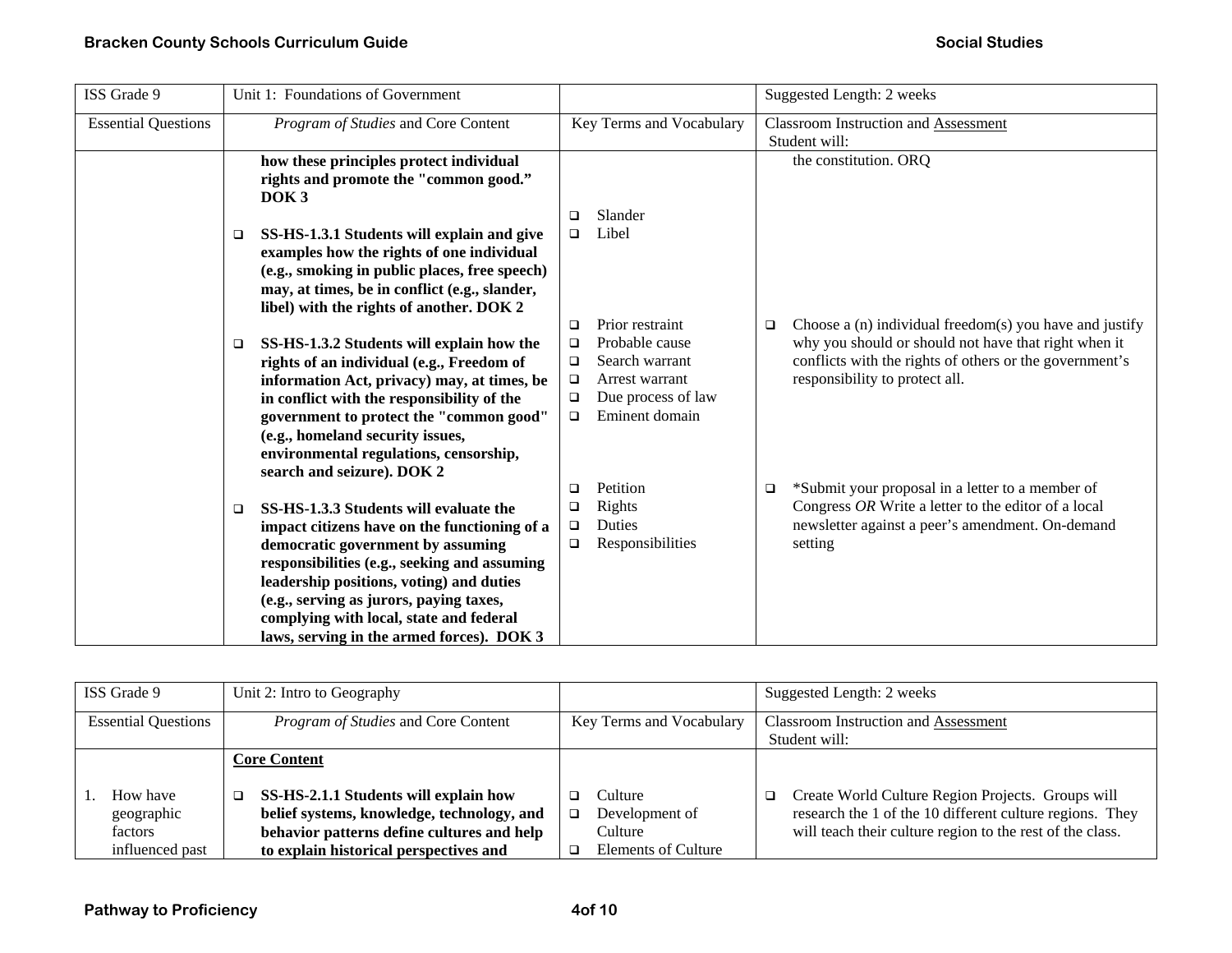| ISS Grade 9                                                                                                                                                                                                                                   | Unit 2: Intro to Geography                                                                                                                                                                                                                                                                                                                                                               |                                                                                                                                                                                                                                                                                                                  | Suggested Length: 2 weeks                                                                                                                                                                                                                                                                                                                                                                                                                                                     |
|-----------------------------------------------------------------------------------------------------------------------------------------------------------------------------------------------------------------------------------------------|------------------------------------------------------------------------------------------------------------------------------------------------------------------------------------------------------------------------------------------------------------------------------------------------------------------------------------------------------------------------------------------|------------------------------------------------------------------------------------------------------------------------------------------------------------------------------------------------------------------------------------------------------------------------------------------------------------------|-------------------------------------------------------------------------------------------------------------------------------------------------------------------------------------------------------------------------------------------------------------------------------------------------------------------------------------------------------------------------------------------------------------------------------------------------------------------------------|
| <b>Essential Questions</b>                                                                                                                                                                                                                    | Program of Studies and Core Content                                                                                                                                                                                                                                                                                                                                                      | Key Terms and Vocabulary                                                                                                                                                                                                                                                                                         | <b>Classroom Instruction and Assessment</b><br>Student will:                                                                                                                                                                                                                                                                                                                                                                                                                  |
| decisions and<br>events?<br>How can the<br>2.                                                                                                                                                                                                 | events in the modern world (1500 A.D. to<br>present) and United States (Reconstruction<br>to present). DOK 2                                                                                                                                                                                                                                                                             | <b>Cultural Changes</b><br>$\Box$<br>Multicultural<br>$\Box$                                                                                                                                                                                                                                                     |                                                                                                                                                                                                                                                                                                                                                                                                                                                                               |
| five themes of<br>geography be<br>used to interpret<br>and evaluate the<br>impact of<br>human<br>settlement and<br>the interaction<br>of humans with<br>their<br>environment?<br>How can man<br>3.<br>benefit from<br>developing a<br>greater | SS-HS-4.1.1 Students will use a variety of<br>$\Box$<br>geographic tools (e.g., maps, globes,<br>photographs, models, satellite images,<br>charts, graphs, databases) to explain and<br>analyze the reasons for the distribution of<br>physical and human features on Earth's<br>surface. DOK 3                                                                                          | Five Themes of<br>$\Box$<br>Geography (Location,<br>Place, Regions,<br>Movement, Human-<br>Environment<br>Interaction)<br>Geographers Tools<br>$\Box$<br>(Maps, Globes, Map<br>Projections)<br>Latitude and Longitude<br>$\Box$<br>Physical map<br>$\Box$<br>Political map<br>$\Box$<br>Map projection<br>$\Box$ | Demonstrate how geographic tools are used to find<br>$\Box$<br>absolute and relative location.<br>Create a Venn diagram comparing and contrasting the<br>$\Box$<br>similarities and differences between the United States<br>and Canada.<br>Identify on maps the location of the three major physical<br>$\Box$<br>features shared by the United States and Canada.<br>Create a comparison matrix for the 5 Themes of<br>$\Box$<br>Geography and the United States and Canada |
| appreciation of<br>various world<br>cultures?<br>The People and the<br>Land (1 day)<br><b>Climate and</b><br><b>Vegetation (2 days)</b><br>Population<br><b>Distribution and</b>                                                              | SS-HS-4.1.3 Students will use geographic<br>$\Box$<br>tools (e.g., maps, globes, photographs,<br>models, satellite images) to interpret the<br>reasoning patterns (e.g., available<br>transportation, location of resources and<br>markets, individual preference, centralization<br>versus dispersion) on which the location and<br>distribution of Earth's human features is<br>based. | Population Growth<br>$\Box$<br><b>Population Distribution</b><br>$\Box$<br>Population Density<br>$\Box$<br>Migration<br>$\Box$<br><b>Natural Resources</b><br>$\Box$                                                                                                                                             | Create climate, vegetation, and population maps of the<br>$\Box$<br>world (in groups of three). Have the students write an<br>explanation comparing their map to the other two maps<br>in their group (compare climate, vegetation, and<br>population).                                                                                                                                                                                                                       |
| Growth (3 days)<br><b>Government</b> and<br>Economics (1 day)<br>Current Issues (2<br>days<br><b>Latin America</b>                                                                                                                            | SS-HS-4.2.2 Students will explain how<br>$\Box$<br>physical (e.g., climate, mountains, rivers)<br>and human characteristics (e.g., interstate<br>highways, urban centers, workforce) of<br>regions create advantages and<br>disadvantages for human activities in a<br>specific place. DOK 2                                                                                             | Plateau<br>$\Box$<br>Continental divide<br>$\Box$<br>$\Box$<br>Headwater<br>Tributary<br>$\Box$<br>$\Box$<br>Hydrosphere<br>Lithosphere<br>$\Box$                                                                                                                                                                | Students will create maps on butcher paper using the<br>$\Box$<br>overhead projector. The maps will show the climate,<br>vegetation, physical features, population, natural<br>resources, rivers and major cities of the United States<br>and Canada.                                                                                                                                                                                                                         |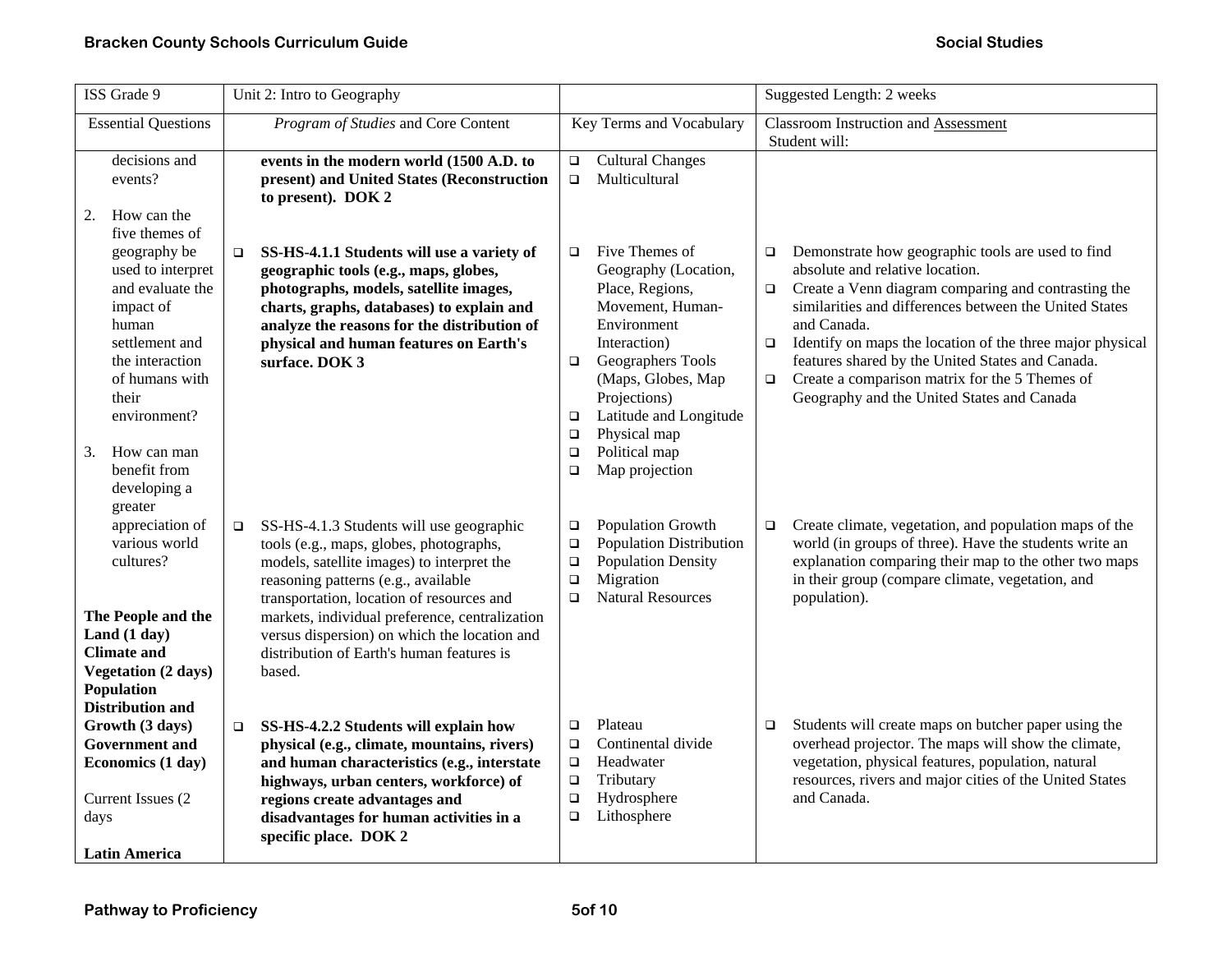| ISS Grade 9                                                                                                                         | Unit 2: Intro to Geography                                                                                                                                                                                                                                                                                                                                                                                                                                                                   |                                                                                                              | Suggested Length: 2 weeks                                                                                                                                   |
|-------------------------------------------------------------------------------------------------------------------------------------|----------------------------------------------------------------------------------------------------------------------------------------------------------------------------------------------------------------------------------------------------------------------------------------------------------------------------------------------------------------------------------------------------------------------------------------------------------------------------------------------|--------------------------------------------------------------------------------------------------------------|-------------------------------------------------------------------------------------------------------------------------------------------------------------|
| <b>Essential Questions</b>                                                                                                          | Program of Studies and Core Content                                                                                                                                                                                                                                                                                                                                                                                                                                                          | Key Terms and Vocabulary                                                                                     | Classroom Instruction and Assessment<br>Student will:                                                                                                       |
| Today (2 days)                                                                                                                      |                                                                                                                                                                                                                                                                                                                                                                                                                                                                                              |                                                                                                              |                                                                                                                                                             |
| Historical<br>Implications                                                                                                          | SS-HS-4.3.2 Students will explain how<br>□<br>technology (e.g., computers,<br>telecommunications) has facilitated the<br>movement of goods, services, and                                                                                                                                                                                                                                                                                                                                    | Weather and Climate<br>$\Box$<br>Immigrant<br>$\Box$<br>Metropolitan area<br>$\Box$<br>Megalopolis<br>$\Box$ | 5 Themes Posters – Students will create posters of<br>□<br>different places of their choice and explain how the 5<br>themes are represented by their place. |
| How can the 5<br>1.<br>Themes of<br>Geography be<br>used to interpret<br>and evaluate the<br>impact of                              | populations, increased economic<br>interdependence at all levels, and<br>influenced development of centers of<br>economic activity. DOK 2<br>SS-HS-4.4.1 Students will explain how<br>$\Box$                                                                                                                                                                                                                                                                                                 | Culture regions<br>$\Box$                                                                                    |                                                                                                                                                             |
| human<br>settlement and<br>the interaction<br>of humans with<br>their                                                               | humans develop strategies (e.g.,<br>transportation, communication, technology) to<br>overcome limits of their physical<br>environment.                                                                                                                                                                                                                                                                                                                                                       | Human effect on<br>$\Box$                                                                                    | Unit Test—open response on the 5 Themes of<br>$\Box$                                                                                                        |
| environment?<br>How have<br>2.<br>geographic<br>factors<br>influenced past<br>decisions and<br>events in the<br>U.S. and<br>Canada? | SS-HS-4.4.2 Students will explain how<br>□<br>human modifications to the physical<br>environment (e.g., deforestation, mining),<br>perspectives on the use of natural resources<br>(e.g., oil, water, land), and natural disasters<br>(e.g., earthquakes, tsunamis, floods) may<br>have possible global effects (e.g., global<br>warming, destruction of the rainforest, acid<br>rain) in the modern world (1500 A.D. to<br>present) and United States (Reconstruction<br>to present). DOK 2 | Environment<br>Greenhouse effect<br>$\Box$<br>$\Box$<br>Energy<br><b>Energy Shortages</b><br>$\Box$          | Geography                                                                                                                                                   |
| What role does<br>3.<br>government<br>play in the U.S.<br>and Canada?                                                               |                                                                                                                                                                                                                                                                                                                                                                                                                                                                                              |                                                                                                              |                                                                                                                                                             |
| How is the<br>4.<br>concept of<br>culture similar<br>in the U.S. and<br>Canada?                                                     |                                                                                                                                                                                                                                                                                                                                                                                                                                                                                              |                                                                                                              |                                                                                                                                                             |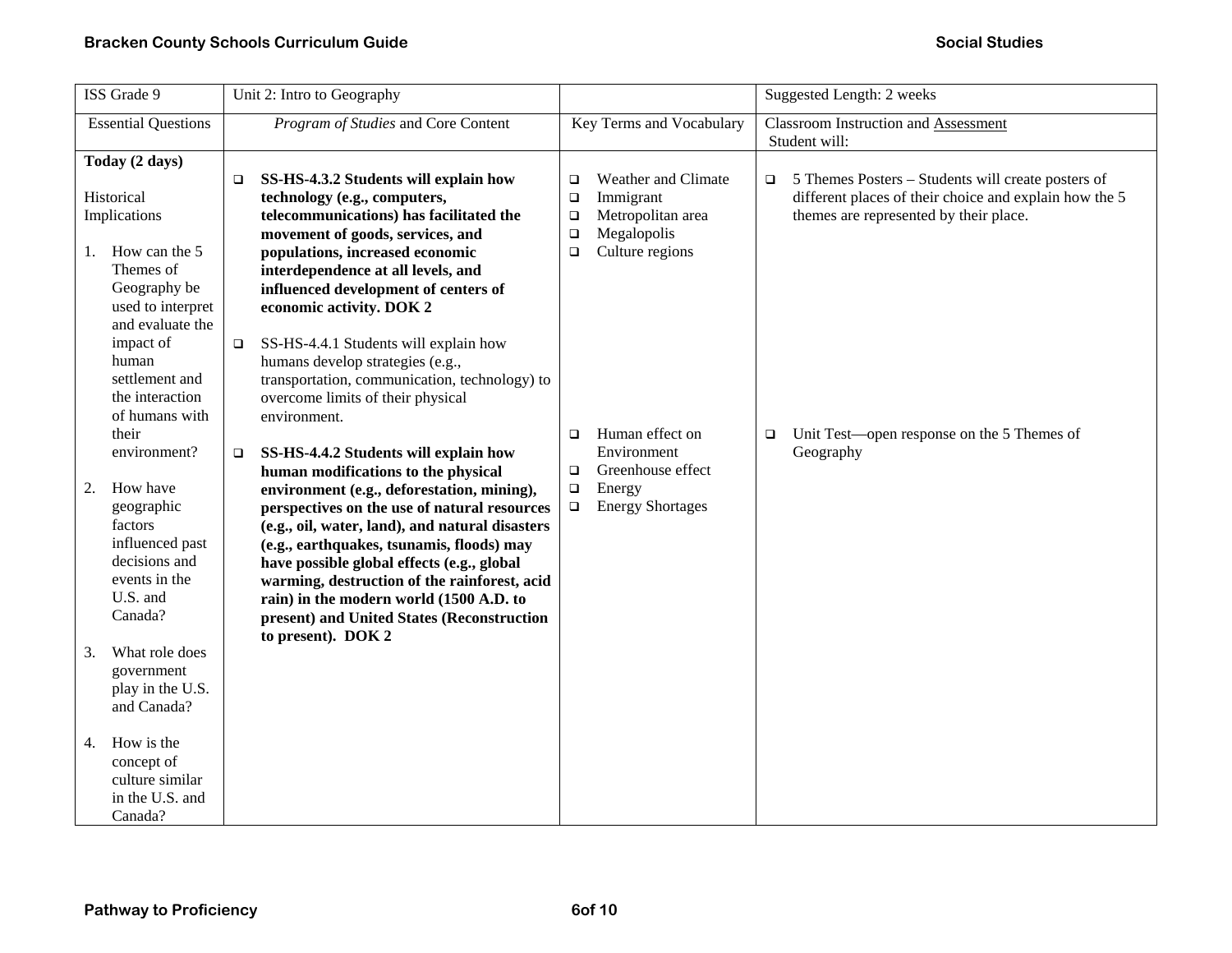| ISS Grade 9                                                                               | Unit 6: Making Economic Choices                                                                                                                                                                                                                                                                                                                 |                                                                                      | <b>Suggested Length:</b>                                                                                                                                                                                                                                                                                                                                                                                                                                                                                                                                                                                                                                                                                                |
|-------------------------------------------------------------------------------------------|-------------------------------------------------------------------------------------------------------------------------------------------------------------------------------------------------------------------------------------------------------------------------------------------------------------------------------------------------|--------------------------------------------------------------------------------------|-------------------------------------------------------------------------------------------------------------------------------------------------------------------------------------------------------------------------------------------------------------------------------------------------------------------------------------------------------------------------------------------------------------------------------------------------------------------------------------------------------------------------------------------------------------------------------------------------------------------------------------------------------------------------------------------------------------------------|
| <b>Essential Questions</b>                                                                | Program of Studies and Core Content                                                                                                                                                                                                                                                                                                             | Key Terms and Vocabulary                                                             | <b>Classroom Instruction and Assessment</b><br>Student will:                                                                                                                                                                                                                                                                                                                                                                                                                                                                                                                                                                                                                                                            |
| <b>Scarcity -</b><br><b>Unlimited Wants;</b><br><b>Limited Resources</b><br>$(2 \; days)$ | <b>Core Content</b><br>SS-HS-3.1.1 Students will give examples of<br>□<br>and explain how scarcity of resources<br>necessitates choices at both the personal<br>and societal levels in the modern world<br>(1500 A.D. to present) and the United<br><b>States (Reconstruction to present) and</b><br>explain the impact of those choices. DOK 2 | Scarcity<br>$\Box$<br><b>Resources</b><br>□                                          | Have students brainstorm responses to the question<br>□<br>"What is scarcity?" Each student should then make a<br>chart with two columns. In the left column list these<br>categories: individual, family, school, local government,<br>state government, and national government. Entitle the<br>second column "Wants" and have students write down<br>the kinds of "wants" each of those in the first column<br>have. Discuss ways in which decisions are made at each<br>level.<br>Have students keep a spending log. After several days<br>□<br>have the students note what choices they made. Also<br>have them note economic goods or services that they<br>wanted, but did not get. Discuss reasons for choices. |
| <b>Economic Decisions</b><br>- Public Choices;<br>Private Choices (3<br>days              | SS-HS-3.1.2 Students will explain how<br>$\Box$<br>governments have limited budgets, so they<br>must compare revenues to costs and consider<br>opportunity cost when planning public<br>projects.                                                                                                                                               | <b>Budgets</b><br>❏<br>Revenues<br>❏<br>Cost<br>$\Box$<br>Opportunity cost<br>$\Box$ | Help students define the term "opportunity costs" (the<br>$\Box$<br>cost of the next best alternative use of money, time, or<br>resources when one choice is made rather than another)<br>Have students provide examples at the personal level.<br>Discuss the kinds of "opportunity costs" that occur when<br>□<br>government decisions are made. (The term "trade offs"<br>is also used when discussing this type issue.)                                                                                                                                                                                                                                                                                             |

| ISS Grade 9                | Unit 7: Economic Systems                      |                          | Suggested Length:                                            |
|----------------------------|-----------------------------------------------|--------------------------|--------------------------------------------------------------|
| <b>Essential Questions</b> | Program of Studies and Core Content           | Key Terms and Vocabulary | <b>Classroom Instruction and Assessment</b><br>Student will: |
|                            | <b>Core Content</b>                           |                          |                                                              |
| Types of                   | SS-HS-3.2.1 Students will compare and<br>□    | Traditional economy<br>❏ | Have students use a four-column retrieval chart to<br>□      |
| <b>Economies -</b>         | contrast economic systems (traditional,       | Command economy<br>◻     | identify characteristics of traditional, command, market,    |
| <b>Traditional;</b>        | command, market, mixed) based on their        | Market economy<br>◻      | and mixed economies. Brainstorm examples (specific           |
| Command;                   | abilities to achieve broad social goals such  | Mixed economy<br>❏       | countries) of each.                                          |
| Market; Mixed (3-          | as freedom, efficiency, equity, security, and | Economic systems<br>□    | Discuss the meaning of the following: freedom,<br>□          |
| 5 days)                    | growth in the modern world. DOK 2             | Globalization of he<br>◻ | efficiency, equity, security, growth                         |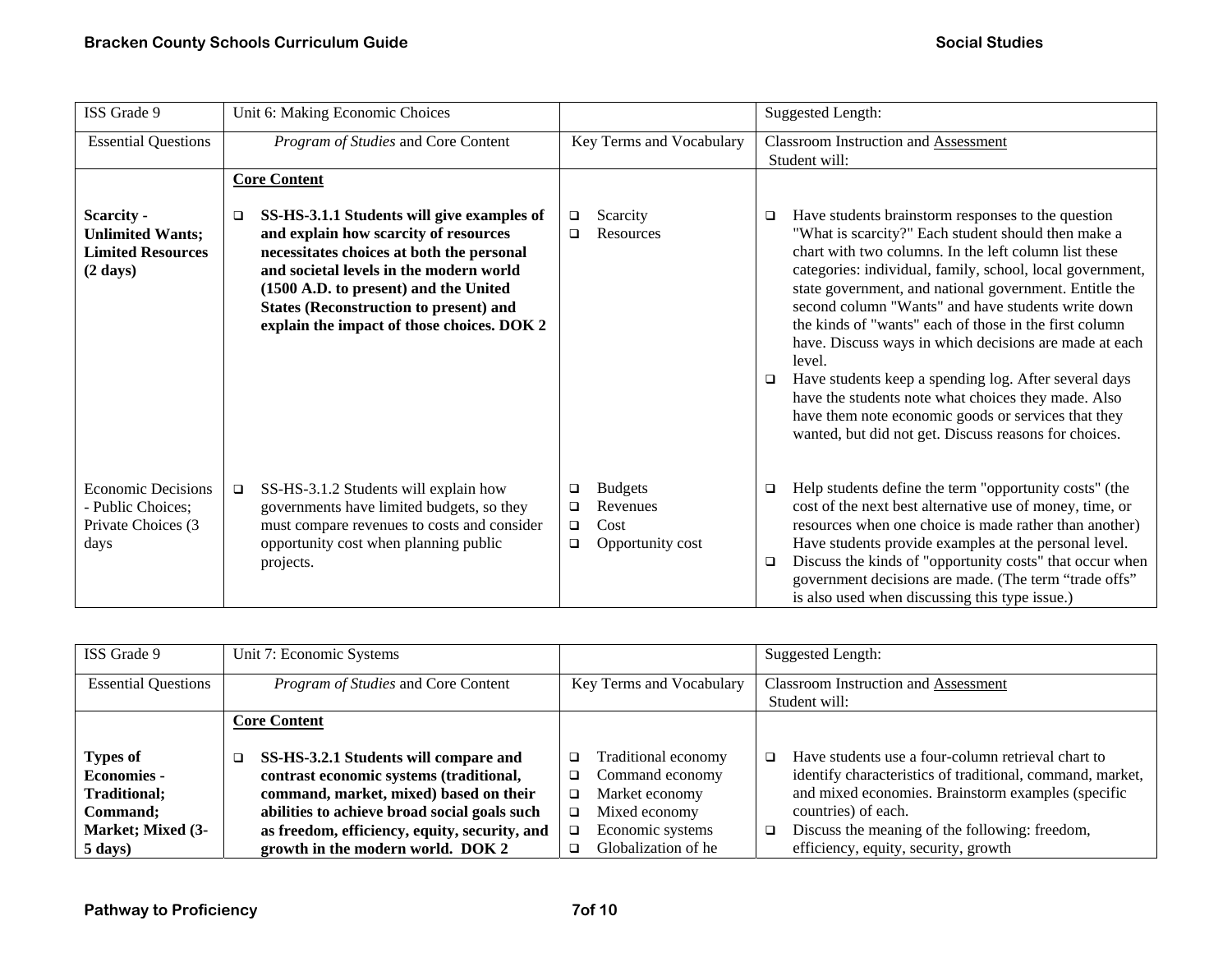| ISS Grade 9                                                                                                                                                                                               | Unit 7: Economic Systems                                                                                                                                                                                                                                                                                                                                   |                                                                      | <b>Suggested Length:</b>                                                                                                                                                                                                                                                                                                                                                                                                                                                                                                                                                                                                                                                                                                                                                                                                                                                                                                                                                                                                                                                 |
|-----------------------------------------------------------------------------------------------------------------------------------------------------------------------------------------------------------|------------------------------------------------------------------------------------------------------------------------------------------------------------------------------------------------------------------------------------------------------------------------------------------------------------------------------------------------------------|----------------------------------------------------------------------|--------------------------------------------------------------------------------------------------------------------------------------------------------------------------------------------------------------------------------------------------------------------------------------------------------------------------------------------------------------------------------------------------------------------------------------------------------------------------------------------------------------------------------------------------------------------------------------------------------------------------------------------------------------------------------------------------------------------------------------------------------------------------------------------------------------------------------------------------------------------------------------------------------------------------------------------------------------------------------------------------------------------------------------------------------------------------|
| <b>Essential Questions</b>                                                                                                                                                                                | Program of Studies and Core Content                                                                                                                                                                                                                                                                                                                        | Key Terms and Vocabulary                                             | <b>Classroom Instruction and Assessment</b><br>Student will:                                                                                                                                                                                                                                                                                                                                                                                                                                                                                                                                                                                                                                                                                                                                                                                                                                                                                                                                                                                                             |
| <b>The American</b><br><b>Economic System -</b><br><b>Free Enterprise;</b><br>Economic<br><b>Institutions</b><br>(Money, Banking,<br><b>Federal Reserve);</b><br><b>Profits for</b><br><b>Businesses,</b> | SS-HS-3.2.2 Students will describe economic<br>□<br>institutions such as corporations, labor<br>unions, banks, stock markets, cooperatives,<br>and partnerships.                                                                                                                                                                                           | economy<br><b>Stocks</b><br>$\Box$                                   | Have students create a flow chart to follow the route a<br>$\Box$<br>check takes from consumer to bank for payment.<br>Participate in the Kentucky Council for Economic<br>$\Box$<br>Education's Stock Market Game. (This may need to be<br>started earlier in the semester during the government<br>units.) To register contact www.smgww.org or call<br>KCEE at 893-3299.                                                                                                                                                                                                                                                                                                                                                                                                                                                                                                                                                                                                                                                                                              |
| <b>Workers, Investors</b><br>$(6-8 \text{ days})$                                                                                                                                                         | SS-HS-3.2.3 Students will explain how, in a<br>$\Box$<br>free enterprise system, individuals attempt<br>to maximize their profits based on their<br>role in the economy (e.g., producers try to<br>maximize resources, entrepreneurs try to<br>maximize profits, workers try to maximize<br>income, savers and investors try to<br>maximize return). DOK 2 | Free enterprise<br>$\Box$<br>Entrepreneurs<br>$\Box$<br>Profits<br>▫ | KC entries: economic system, efficiency, equ Tell<br>$\Box$<br>student that the American Economic system is often<br>referred to as a "free enterprise" system. Have students<br>work in pairs writing down what they think the<br>characteristics of a free enterprise system are. Discuss<br>and debate as a class.<br>Discuss the fact that in a market economy (capitalism)<br>$\Box$<br>everyone tries to maximize their profits based on their<br>role in the economy. Have students list these four<br>groups: producers, workers, savers, and investors. They<br>should then explain how each one makes a profit.<br>Discuss the give-and-take among these groups (e.g.,<br>Producers may make a lower profit if they pay their<br>workers more.)<br>Through a random drawing give students a variety of<br>$\Box$<br>jobs (e.g., clerk, fast-food worker, doctor, plumber,<br>teacher) and approximate salaries. Have students<br>develop a monthly budget based on their wages or<br>salary. Use computer program to graph budgets.<br>Compare among students. |

| ISS Grade 9                | Unit 8: Production, Distribution, and Consumption |                          | Suggested Length:                                     |
|----------------------------|---------------------------------------------------|--------------------------|-------------------------------------------------------|
| <b>Essential Ouestions</b> | <i>Program of Studies</i> and Core Content        | Key Terms and Vocabulary | Classroom Instruction and Assessment<br>Student will: |
|                            | Core Content                                      |                          |                                                       |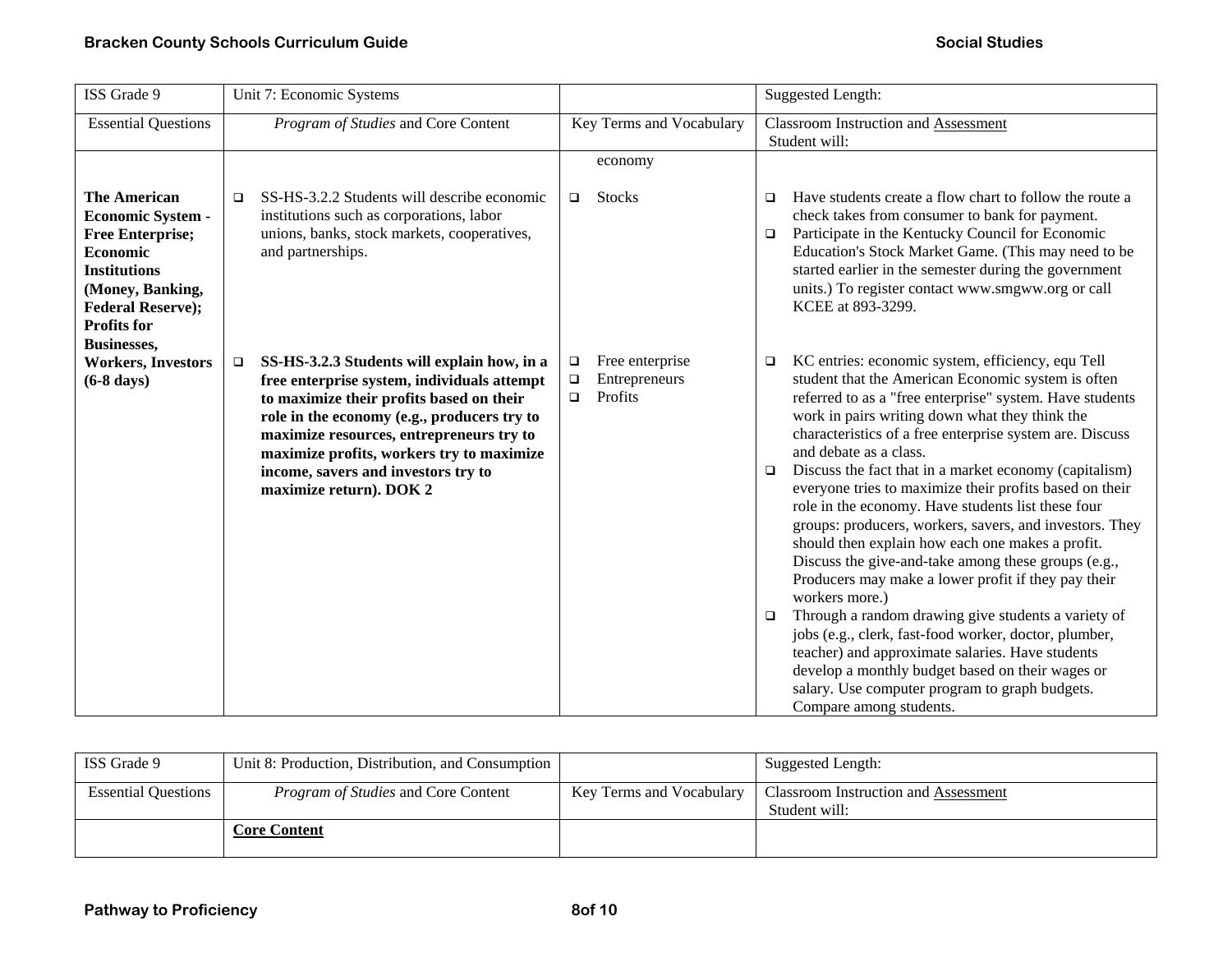| ISS Grade 9                                                                                                                                                       | Unit 8: Production, Distribution, and Consumption                                                                                                                                                                                                                                                                                        |                                                                       | <b>Suggested Length:</b>                                                                                                                                                                                                                                                                                                                          |
|-------------------------------------------------------------------------------------------------------------------------------------------------------------------|------------------------------------------------------------------------------------------------------------------------------------------------------------------------------------------------------------------------------------------------------------------------------------------------------------------------------------------|-----------------------------------------------------------------------|---------------------------------------------------------------------------------------------------------------------------------------------------------------------------------------------------------------------------------------------------------------------------------------------------------------------------------------------------|
| <b>Essential Questions</b>                                                                                                                                        | Program of Studies and Core Content                                                                                                                                                                                                                                                                                                      | Key Terms and Vocabulary                                              | <b>Classroom Instruction and Assessment</b><br>Student will:                                                                                                                                                                                                                                                                                      |
| <b>A</b> Market<br><b>Economy-Supply</b><br>and Demand;<br>Incentives;<br>Competition;<br><b>Government</b> and<br>the Economy (8-10<br>days)                     | SS-HS-3.3.1 Students will explain and give<br>$\Box$<br>examples of how numerous factors<br>influence the supply and demand of<br>products (e.g., supply-technology, cost of<br>inputs, number of sellers: demand-<br>income, utility, price of similar products,<br>consumers' preferences). DOK 2                                      | Supply<br>$\Box$<br>Demand<br>$\Box$                                  | Have students create a graphic organizer that shows the<br>$\Box$<br>law of supply and demand.<br>Have students give examples of how supply and demand<br>$\Box$<br>affect the price of a product.                                                                                                                                                |
| <b>American Business</b><br>- Entrepreneurs;<br><b>Types of</b><br><b>Businesses; Labor</b><br>and Management;<br><b>Increasing</b><br><b>Productivity (8-10)</b> | SS-HS-3.3.2 Students will describe how<br>$\Box$<br>specific financial and non-financial incentives<br>often influence individuals differently (e.g.,<br>discounts, sales promotions, trends, personal<br>convictions).                                                                                                                  | <b>Discounts</b><br>$\Box$                                            | Have students discuss how each of the following<br>$\Box$<br>influence what they purchase. Ask students to share<br>specific examples:<br>$(1)$ discounts<br>(2) sales promotions<br>$(3)$ trends<br>(4) personal convictions                                                                                                                     |
| days)<br>The Individual and<br>the World;<br><b>Individual</b><br><b>Decision-Making;</b><br><b>Managing Money;</b><br><b>Economic</b>                            | SS-HS-3.3.3 Students will explain how the<br>$\Box$<br>level of competition in a market is largely<br>determined by the number of buyers and<br>sellers.                                                                                                                                                                                 | Competition<br>$\Box$<br><b>Buyers</b><br>$\Box$<br>Sellers<br>$\Box$ | Use a concept chart to help students define the term<br>$\Box$<br>"competition". Ask students for examples of<br>competition in daily life. Discuss the role of competition<br>in a market economy. Have students create a diagram to<br>show how competition affects the prices of goods and<br>services.                                        |
| interdependence;<br><b>Issues and</b><br><b>Concerns</b><br>$(8-10 \text{ days})$                                                                                 | SS-HS-3.4.1 Students will analyze the<br>$\Box$<br>changing relationships among business,<br>labor, and government (e.g., unions, anti-<br>trust laws, tariff policy, price controls,<br>subsidies, tax incentives) and how each has<br>affected production, distribution and<br>consumption in the United States or the<br>world. DOK 3 | Unions<br>$\Box$                                                      | Simulation: Labor and Management Negotiate<br>$\Box$<br>(Economics America Capstone: Economics)<br>Have students identify and explain different kinds of<br>$\Box$<br>income: earned (salary, wage, commission, bonus, etc),<br>fringe benefits, interest, dividends, sales of property,<br>inheritance, etc.                                     |
|                                                                                                                                                                   | SS-HS-3.4.2 Students will describe and give<br>$\Box$<br>examples of how factors such as<br>technological change, investments in<br>capital goods and human capital/resources<br>have increased productivity in the world.<br>DOK <sub>2</sub>                                                                                           | Capital<br>$\Box$                                                     | Have students identify, research, and write a profile of a<br>$\Box$<br>historical or current entrepreneur (e.g., Henry Ford,<br>Madame C. J. Walker, Colonel Harlan Sanders, Bill<br>Gates). Post profiles around the room or on bulletin<br>board for review by other students.<br>Have students brainstorm examples of ways in which<br>$\Box$ |